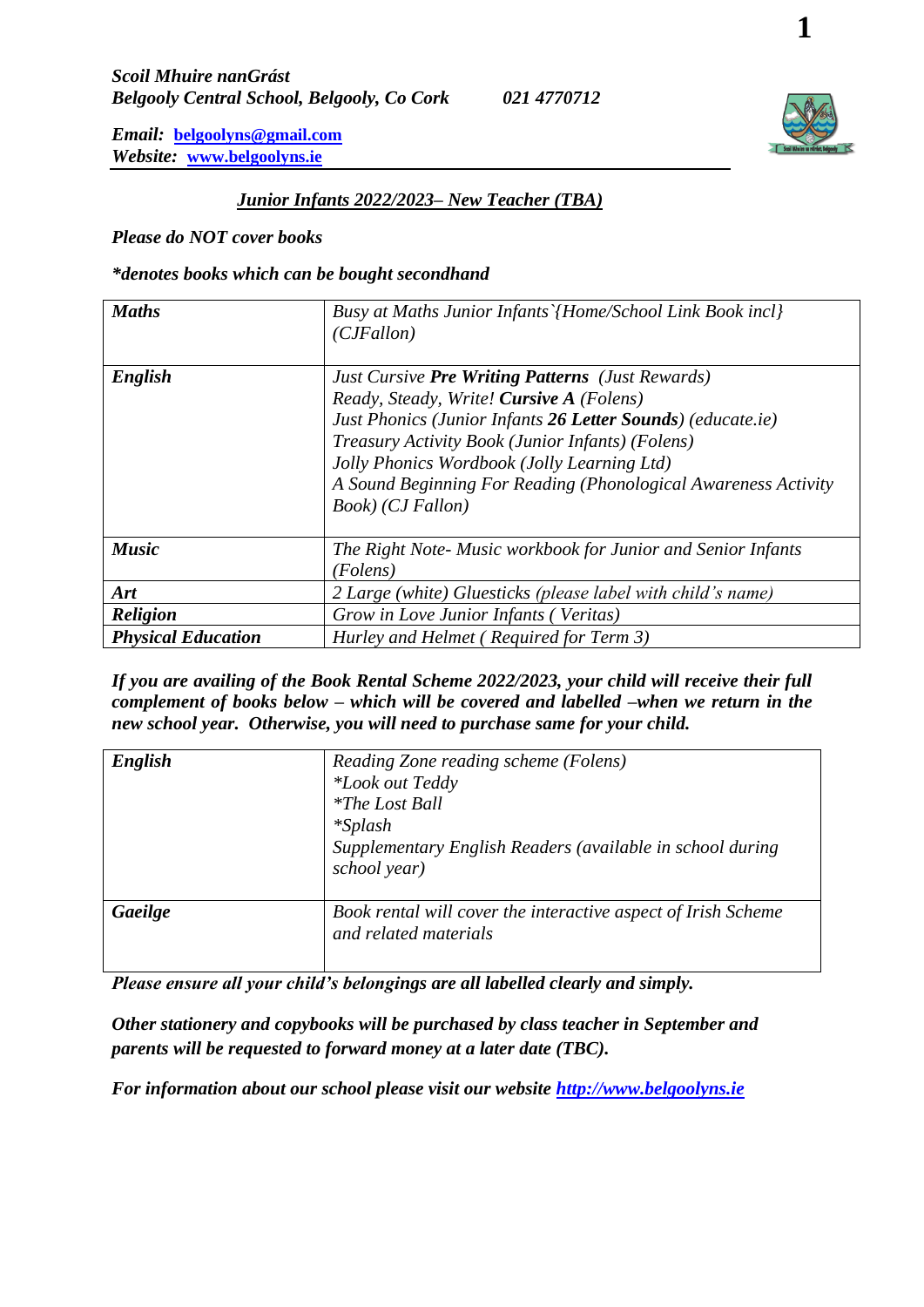## *Junior Infants 2022/2023– Ms Hurley*

*Please do NOT cover books*

### *\*denotes books which can be bought secondhand*

| <b>Maths</b>              | Busy at Maths Junior Infants`{Home/School Link Book incl}<br>(CJFallon)                                                                                                                                                                                                                                                                                    |
|---------------------------|------------------------------------------------------------------------------------------------------------------------------------------------------------------------------------------------------------------------------------------------------------------------------------------------------------------------------------------------------------|
| English                   | <b>Just Cursive Pre Writing Patterns (Just Rewards)</b><br>Ready Steady Write! Cursive A (Folens)<br>Just Phonics (Junior Infants 26 Letter Sounds) (educate.ie)<br>Treasury Activity Book (Junior Infants) (Folens)<br>Jolly Phonics Wordbook (Jolly Learning Ltd)<br>A Sound Beginning For Reading (Phonological Awareness Activity<br>Book) (CJ Fallon) |
| <b>Music</b>              | The Right Note- Music workbook for Junior and Senior Infants<br>(Folens)                                                                                                                                                                                                                                                                                   |
| Art                       | 2 Large (white) Gluesticks (please label with child's name)                                                                                                                                                                                                                                                                                                |
| <b>Religion</b>           | Grow in Love Junior Infants (Veritas)                                                                                                                                                                                                                                                                                                                      |
| <b>Physical Education</b> | Hurley and Helmet (Required for Term 3)                                                                                                                                                                                                                                                                                                                    |

*If you are availing of the Book Rental Scheme 2022/2023, your child will receive their full complement of books below – which will be covered and labelled –when we return in the new school year. Otherwise, you will need to purchase same for your child.*

| English | Reading Zone reading scheme (Folens)<br>*Look out Teddy<br><i>*The Lost Ball</i><br>$*Splash$<br>Supplementary English Readers (available in school during<br>school year) |
|---------|----------------------------------------------------------------------------------------------------------------------------------------------------------------------------|
| Gaeilge | Book rental will cover the interactive aspect of Irish Scheme<br>and related materials                                                                                     |

*Please ensure all your child's belongings are all labelled clearly and simply.*

*Other stationery and copybooks will be purchased by class teacher in September and parents will be requested to forward money at a later date (TBC).*

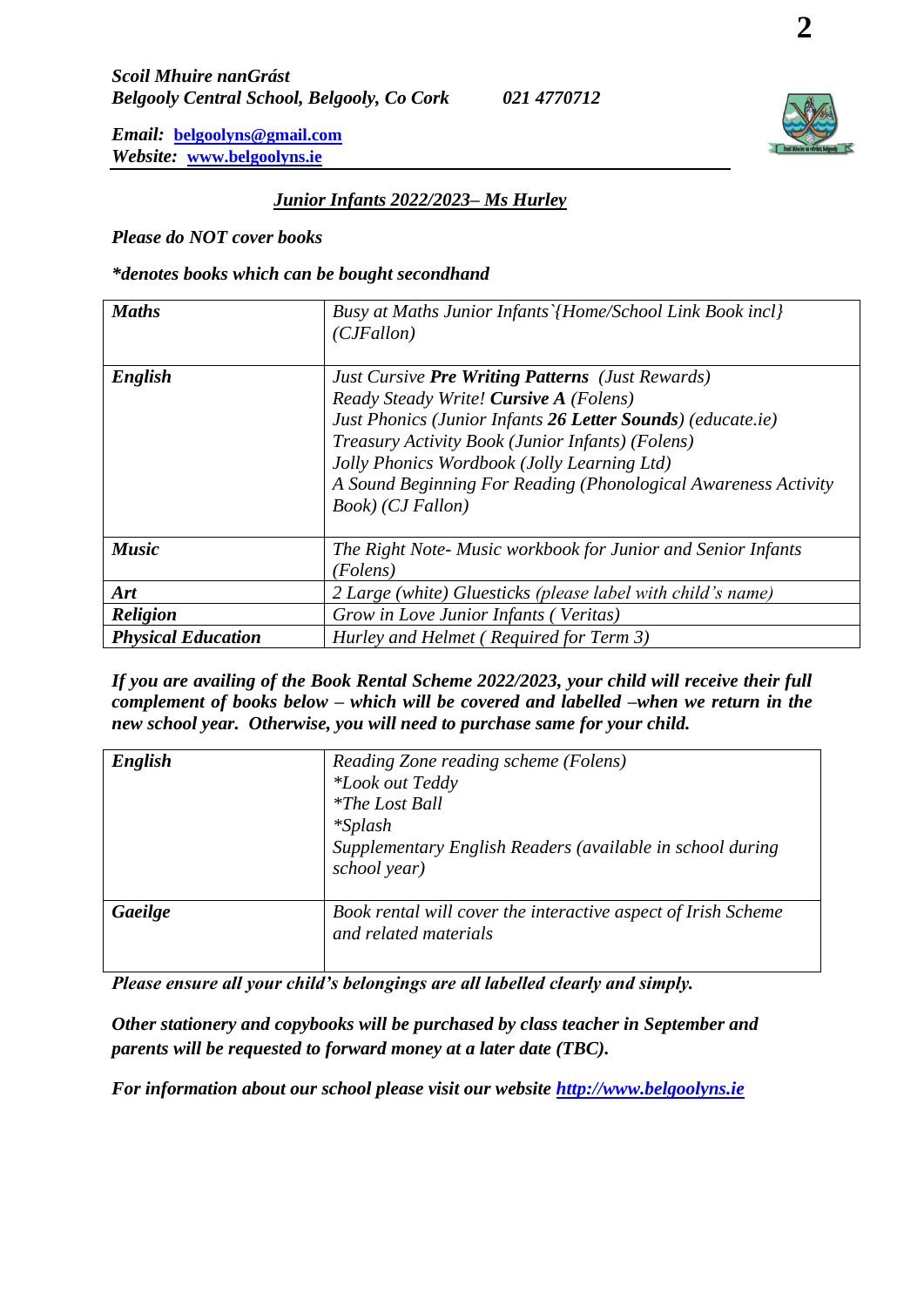*Telephone:021 4770712 Email:* **[belgoolyns@gmail.com](mailto:belgoolyns@gmail.com)** *Website:* **[www.belgoolyns.ie](http://www.belgoolyns.ie/)**



## *Senior Infants Booklist 2022/2023– Ms. L Collins*

| <b>Maths</b>              | Busy at Maths Senior Infants (CJ Fallon)<br>Busy at Maths Senior Infants Home/School Links (CJ Fallon)<br>(Both of these books come in a pack together)                         |
|---------------------------|---------------------------------------------------------------------------------------------------------------------------------------------------------------------------------|
| English                   | Ready, Steady, Write! Cursive B (Folens)<br>Just Phonics Senior Infants (educate.ie)                                                                                            |
| <b>Religion</b>           | Grow in Love Senior Infants Primary 2 (Veritas)                                                                                                                                 |
| <b>Physical Education</b> | Hurley and Helmet (Required for Term 3)                                                                                                                                         |
| <b>Stationery</b>         | All copies, folders, notebooks, pencils, rubbers, Twistables,<br>glue sticks etc will be purchased by class teacher over the<br>summer and parents will be billed in September. |

*If you are availing of the Book Rental Scheme 2022/2023, your child will receive their full complement of books below – which will be covered and labelled –when we return in the new school year. Otherwise, you will need to purchase same for your child.*

| English | Reading Zone Core Reading Books 4,5 and 6 (Folens)<br>4. *The Big Horse<br>5. *What a Mess!<br>6. *Stop That Dog<br>Supplementary English Readers (available in school during<br>school year) |
|---------|-----------------------------------------------------------------------------------------------------------------------------------------------------------------------------------------------|
| Gaeilge | Book rental will cover the interactive aspect of Irish Scheme<br>and related materials                                                                                                        |

*\*denotes books which can be bought secondhand*

*Please ensure all your child's belongings (clothing, books, pencils, Twistables, water bottles etc) are labelled.*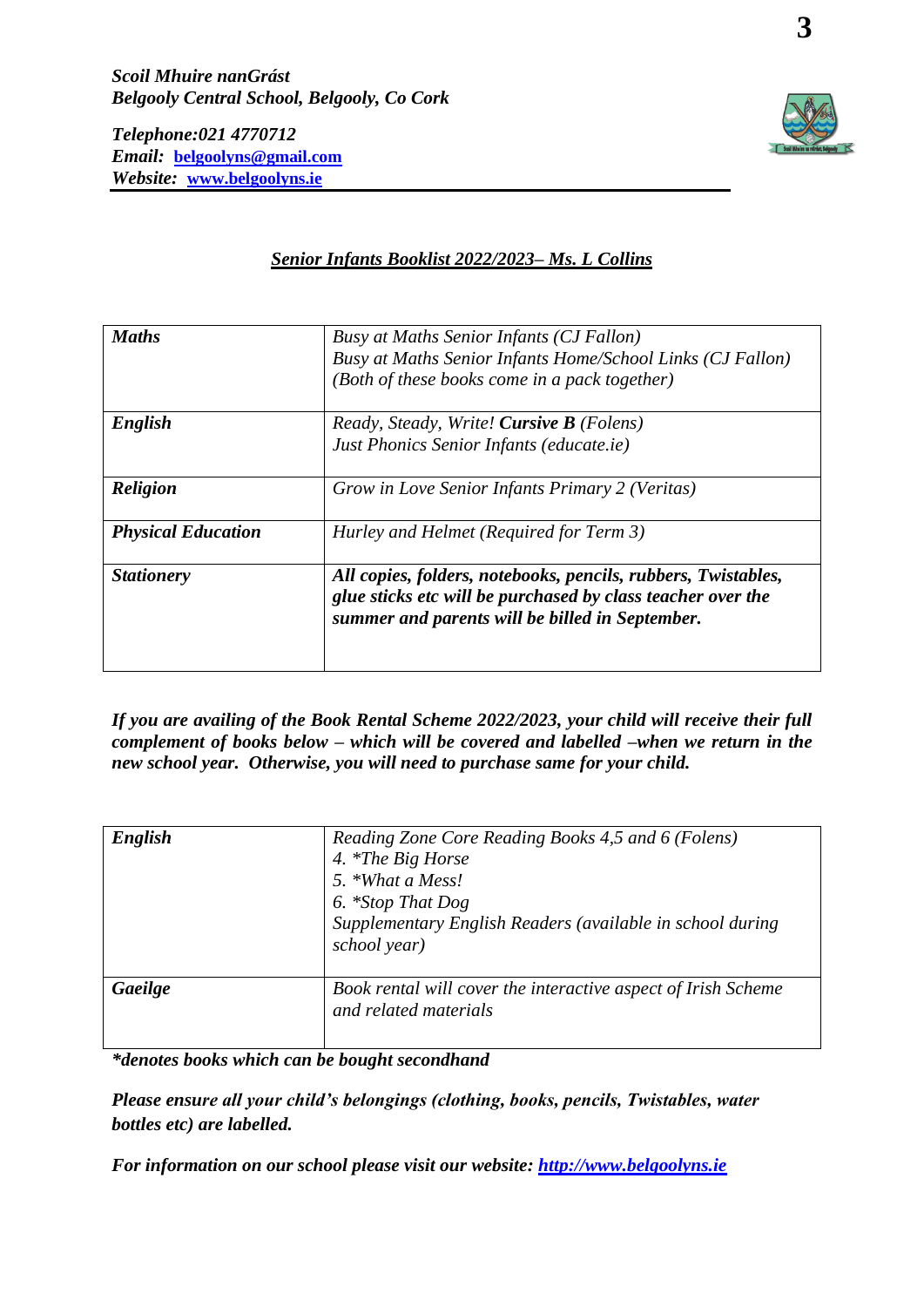*Scoil Mhuire nanGrást Belgooly Central School, Belgooly, Co Cork*

*Telephone: 021 4770712 Email:* **[belgoolyns@gmail.com](mailto:belgoolyns@gmail.com)** *Website:* **[www.belgoolyns.ie](http://www.belgoolyns.ie/)**



## *Senior Infants Booklist 2022/2023– Mrs Finn*

| <b>Maths</b>              | Busy at Maths Senior Infants (CJ Fallon)<br>Busy at Maths Senior Infants Home/School Links (CJ Fallon)<br>(Both of these books come in a pack together)                         |
|---------------------------|---------------------------------------------------------------------------------------------------------------------------------------------------------------------------------|
| English                   | Ready, Steady, Write! Cursive B (Folens)<br>Just Phonics Senior Infants (educate.ie)                                                                                            |
| <b>Religion</b>           | Grow in Love Senior Infants Primary 2 (Veritas)                                                                                                                                 |
| <b>Physical Education</b> | Hurley and Helmet (Required for Term 3)                                                                                                                                         |
| <b>Stationery</b>         | All copies, folders, notebooks, pencils, rubbers, Twistables,<br>glue sticks etc will be purchased by class teacher over the<br>summer and parents will be billed in September. |

*If you are availing of the Book Rental Scheme 2022/2023, your child will receive their full complement of books below – which will be covered and labelled –when we return in the new school year. Otherwise, you will need to purchase same for your child.*

| English | Reading Zone Core Reading Books 4,5 and 6 (Folens)<br>4. *The Big Horse<br>5. *What a Mess!<br>6. *Stop That Dog<br>Supplementary English Readers (available in school during<br>school year) |
|---------|-----------------------------------------------------------------------------------------------------------------------------------------------------------------------------------------------|
| Gaeilge | Book rental will cover the interactive aspect of Irish Scheme<br>and related materials                                                                                                        |

*\*denotes books which can be bought secondhand*

*Please ensure all your child's belongings (clothing, books, pencils, Twistables, water bottles etc) are labelled.*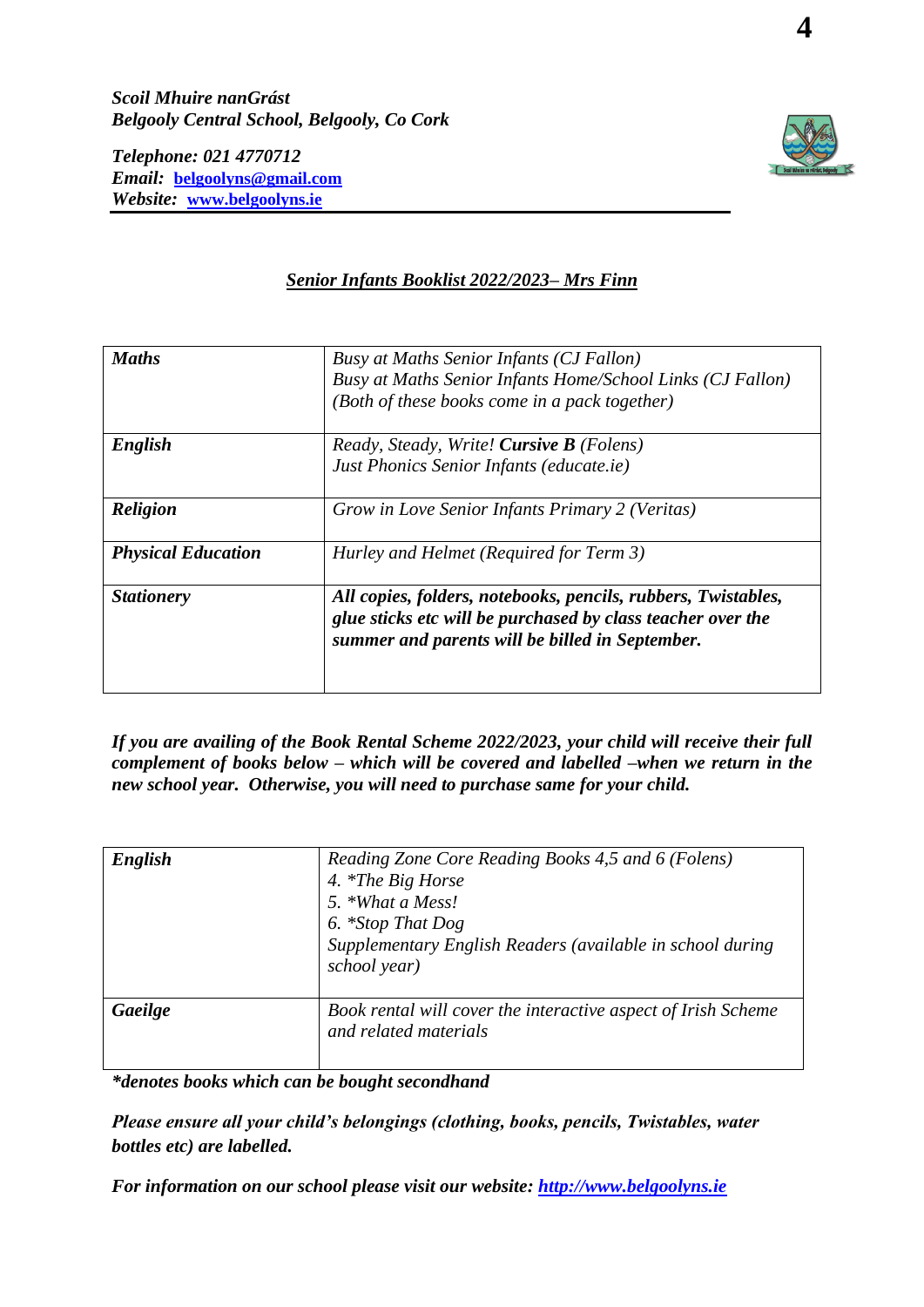## *1 stClass Booklist 2022/2023 – Mrs. Lennon*

*All books and copies are to be covered*

*\*denotes books which can be bought secondhand*

| <b>Maths</b>              | Busy At Maths 1 First Class (CJ Fallon)                       |
|---------------------------|---------------------------------------------------------------|
|                           | Master Your Maths 1 (CJ Fallon)                               |
|                           |                                                               |
| English                   | Jolly Phonics Word Book (retained from Senior Infants)        |
|                           | Just Phonics First Class (Educate.ie)                         |
|                           | Just G-r-ramer $1^{st}$ Class (Educate.ie)                    |
|                           | Ready Steady Write! Cursive 1 (Folens)                        |
|                           | Starlight Combined Reading and Skills Book 1st Class (Folens) |
| Gaeilge                   | Bua na Cainte 1 (Edco)                                        |
| S.E.S.E.                  | Small World 1 <sup>st</sup> Class (CJ Fallon)                 |
| <b>Religion</b>           | Grow In Love First Class (Primary 3)(Veritas)                 |
| <b>Physical Education</b> | Hurley and Helmet (Required for Term 3)                       |
| <b>Stationery</b>         | Copybooks:                                                    |
|                           | $1 x 88$ page copy                                            |
|                           | 1 x 40 page Project copy 15A                                  |
|                           | 2 x Learn to write exercise books 40 page B2                  |
|                           | (1 labelled Homework, I labelled Facts)                       |
|                           | 1 x Hardback A6 Notebook 160 page (labelled tests)            |
|                           | 2 x A4 mesh storage wallet (1 labelled Worksheets, 1 labelled |
|                           | Homework)                                                     |
|                           | <b>CJ Fallon Homework Journal</b>                             |
|                           | Pencil case with supply of pencils, rubber, topper with lid,  |
|                           | Ruler, Twistables, 2 pritt sticks,                            |
|                           |                                                               |
|                           | 2 x wipeable whiteboard markers for pupil use                 |

*If you are availing of the Book Rental Scheme 2022/2023, your child will receive their full complement of books below – which will be covered and labelled –when we return in the new school year. Otherwise, you will need to purchase same for your child.*

| English | PM ebook Collection - online library subscription to PM<br>readers & additional Supplementary English Readers<br>(available in school during school year) |
|---------|-----------------------------------------------------------------------------------------------------------------------------------------------------------|
| Gaeilge | Book Rental will cover the interactive aspect of Irish Scheme<br>and related materials.                                                                   |

*Please ensure that your child's belongings (clothing, books, pencils, Twistables, etc) are all labelled.*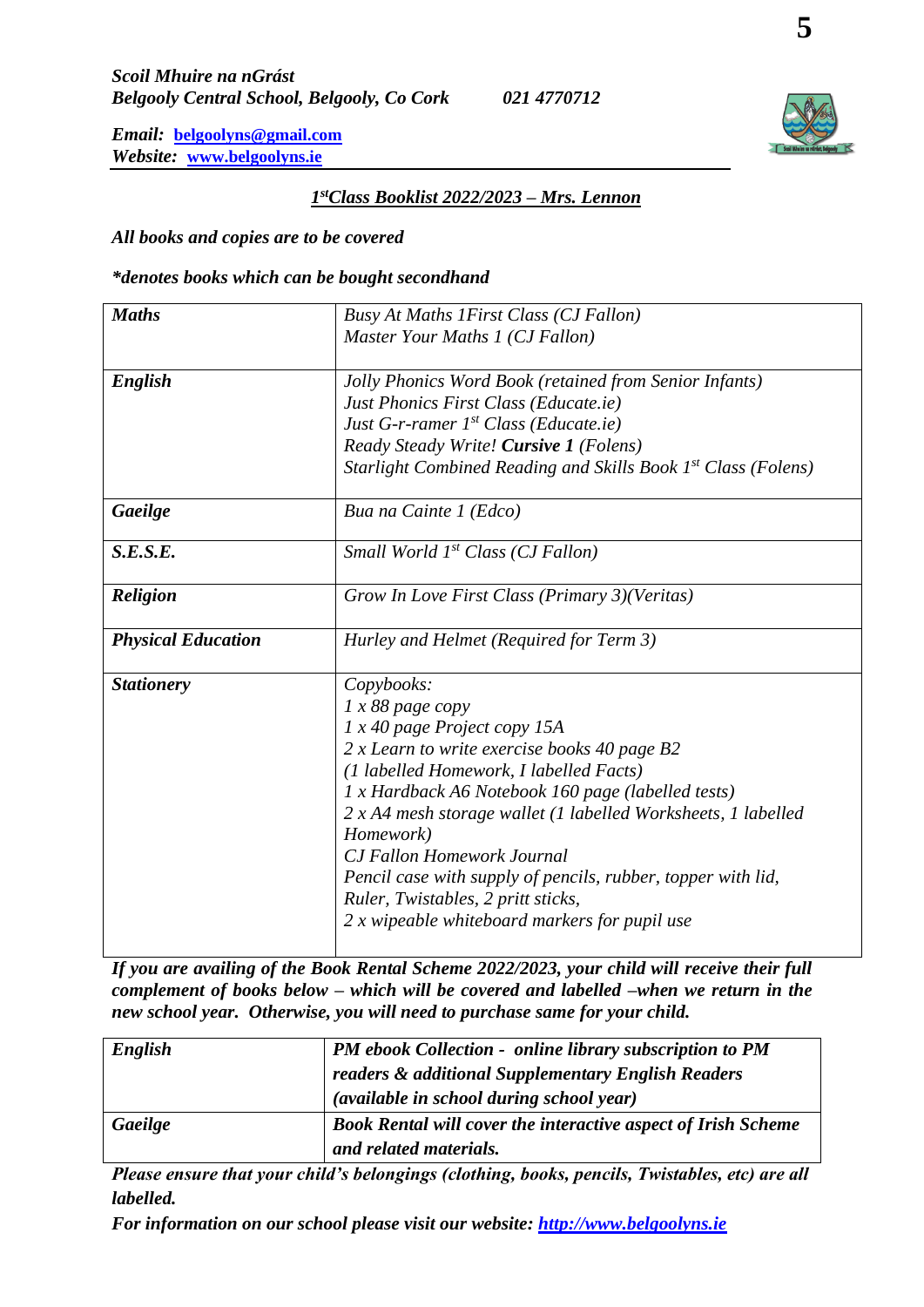## *1 stClass Booklist 2022/2023 – New Teacher (TBA)*

*All books and copies are to be covered*

*\*denotes books which can be bought secondhand*

| <b>Maths</b>              | Busy At Maths 1 First Class (CJ Fallon)                       |
|---------------------------|---------------------------------------------------------------|
|                           | Master Your Maths 1 (CJ Fallon)                               |
|                           |                                                               |
| English                   | Jolly Phonics Word Book (retained from Senior Infants)        |
|                           | Just Phonics First Class (Educate.ie)                         |
|                           | Just G-r-ramer $1^{st}$ Class (Educate.ie)                    |
|                           | Ready Steady Write! Cursive 1 (Folens)                        |
|                           | Starlight Combined Reading and Skills Book 1st Class (Folens) |
| Gaeilge                   | Bua na Cainte 1 (Edco)                                        |
| S.E.S.E.                  | Small World 1 <sup>st</sup> Class (CJ Fallon)                 |
| <b>Religion</b>           | Grow In Love First Class (Primary 3)(Veritas)                 |
| <b>Physical Education</b> | Hurley and Helmet (Required for Term 3)                       |
| <b>Stationery</b>         | Copybooks:                                                    |
|                           | 1 x 88 page copy                                              |
|                           | 1 x 40 page Project copy 15A                                  |
|                           | 2 x Learn to write exercise books 40 page B2                  |
|                           | (1 labelled Homework, I labelled Facts)                       |
|                           | 1 x Hardback A6 Notebook 160 page (labelled tests)            |
|                           | 2 x A4 mesh storage wallet (1 labelled Worksheets, 1 labelled |
|                           | Homework)                                                     |
|                           | <b>CJ Fallon Homework Journal</b>                             |
|                           | Pencil case with supply of pencils, rubber, topper with lid,  |
|                           | Ruler, Twistables, 2 pritt sticks,                            |
|                           | 2 x wipeable whiteboard markers for pupil use                 |
|                           |                                                               |

*If you are availing of the Book Rental Scheme 2022/2023, your child will receive their full complement of books below – which will be covered and labelled –when we return in the new school year. Otherwise, you will need to purchase same for your child.*

| English | <b>PM</b> ebook Collection - online library subscription to PM       |
|---------|----------------------------------------------------------------------|
|         | readers & additional Supplementary English Readers                   |
|         | (available in school during school year)                             |
| Gaeilge | <b>Book Rental will cover the interactive aspect of Irish Scheme</b> |
|         | and related materials.                                               |

*Please ensure that your child's belongings (clothing, books, pencils, Twistables, etc) are all labelled.For information on our school please visit our website: [http://www.belgoolyns.ie](http://www.belgoolyns.ie/)*

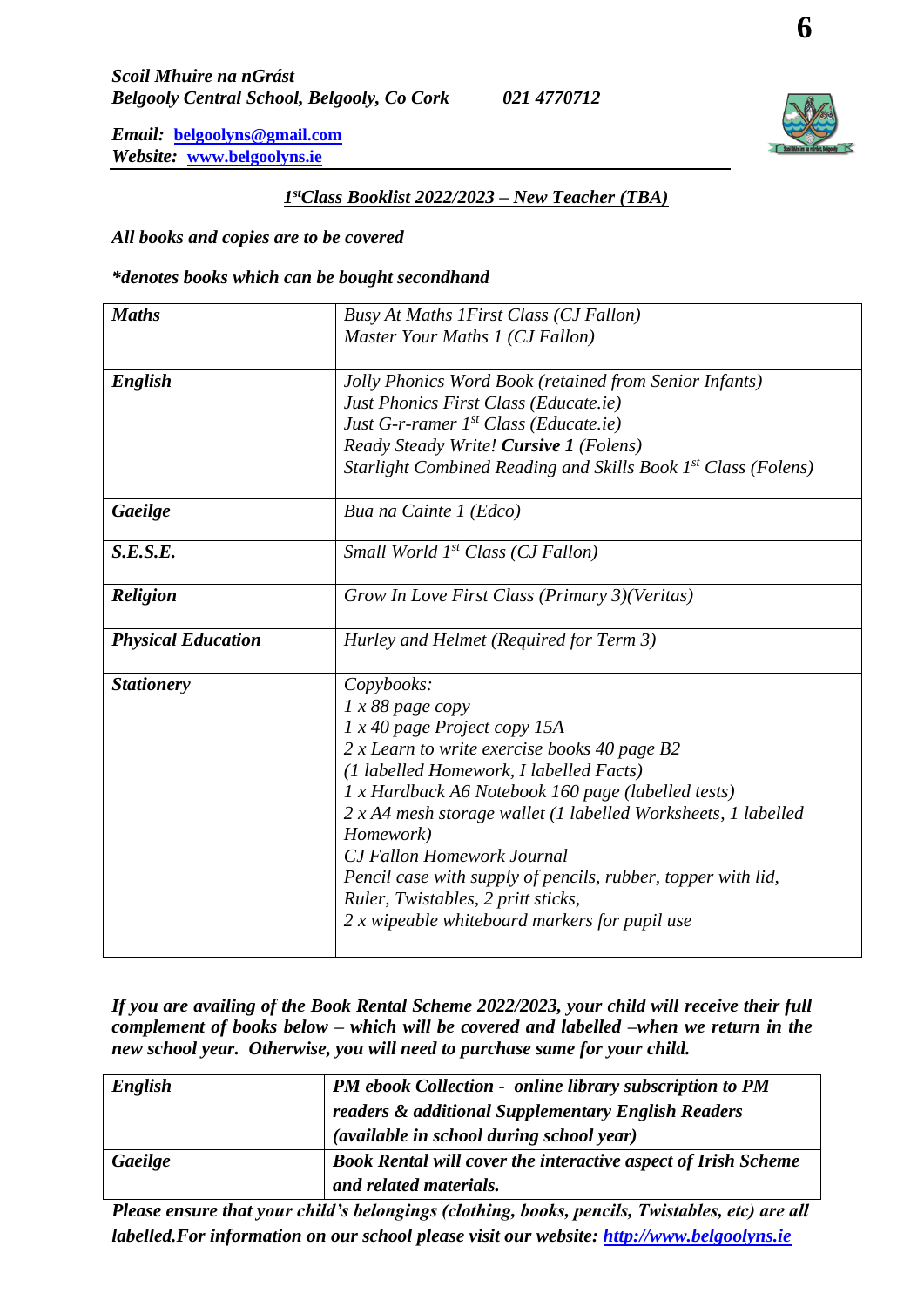### *2 ndClass Booklist 2022/2023 Mr. Cotter*

*All Books and copies are to be covered*

*\*denotes books which can be bought secondhand*

| <b>Maths</b>              | Busy at Maths 2, $2^{nd}$ Class(CJ Fallon)                                 |
|---------------------------|----------------------------------------------------------------------------|
|                           | Master Your Maths2(CJ Fallon)                                              |
| English                   | Starlight Combined Reading and Skills Book, 2 <sup>nd</sup> class (Folens) |
|                           | (one book)                                                                 |
|                           | Ready, Steady, Write! Cursive 1(Folens)                                    |
|                           | Just G-r-rammar $2^{nd}$ class (Eduacate.ie)                               |
|                           | Just Phonics 2 <sup>nd</sup> Class (Educate.ie)                            |
| Gaeilge                   | Bua naCainte 2 (EdCo)                                                      |
|                           |                                                                            |
| S.E.S.E.                  | Small World $2^{nd}$ Class (CJ Fallon)                                     |
|                           |                                                                            |
| <b>Religion</b>           | Grow in Love $2^{nd}$ Class Primary 4 (Veritas)                            |
|                           |                                                                            |
|                           |                                                                            |
| <b>Physical Education</b> | Hurley and Helmet (Required for Term 3)                                    |
| <b>Stationery</b>         | 2 x A4 document wallets(labelled Homework, Classwork)                      |
|                           | Homework journal (CJ Fallon)                                               |
|                           | 4x 88 page copies (labelled Test Copy, English                             |
|                           | Classwork, Gaeilge & Doodle copy)                                          |
|                           | $1 x 20$ mm Junior sums copy 40 page                                       |
|                           | 1 x Project copybook, top blank & bottom wide ruled, 40pg                  |
|                           | $2 x HB$ pencils                                                           |
|                           | Rubber, topper with lid, 30 cm ruler, colouring                            |
|                           | pencils/Twistables, pritt stickX 2 (labelled)                              |
|                           | 2 x wipeable whiteboard markers for pupil use                              |
|                           |                                                                            |

*If you are availing of the Book Rental Scheme 2022/2023, your child will receive their full complement of books below – which will be covered and labelled – when we return in the new school year. Otherwise, you will need to purchase same for your child.*

| English | <b>PM</b> ebook Collection - online library subscription to PM<br>readers & additional Supplementary English Readers<br>(available in school during school year) |
|---------|------------------------------------------------------------------------------------------------------------------------------------------------------------------|
| Gaeilge | Book rental will cover the interactive aspect of Irish Scheme<br>and related materials/resources.                                                                |

*Please ensure that your child's belongings (clothing, books, pencils, Twistables, etc) are all labelled.*

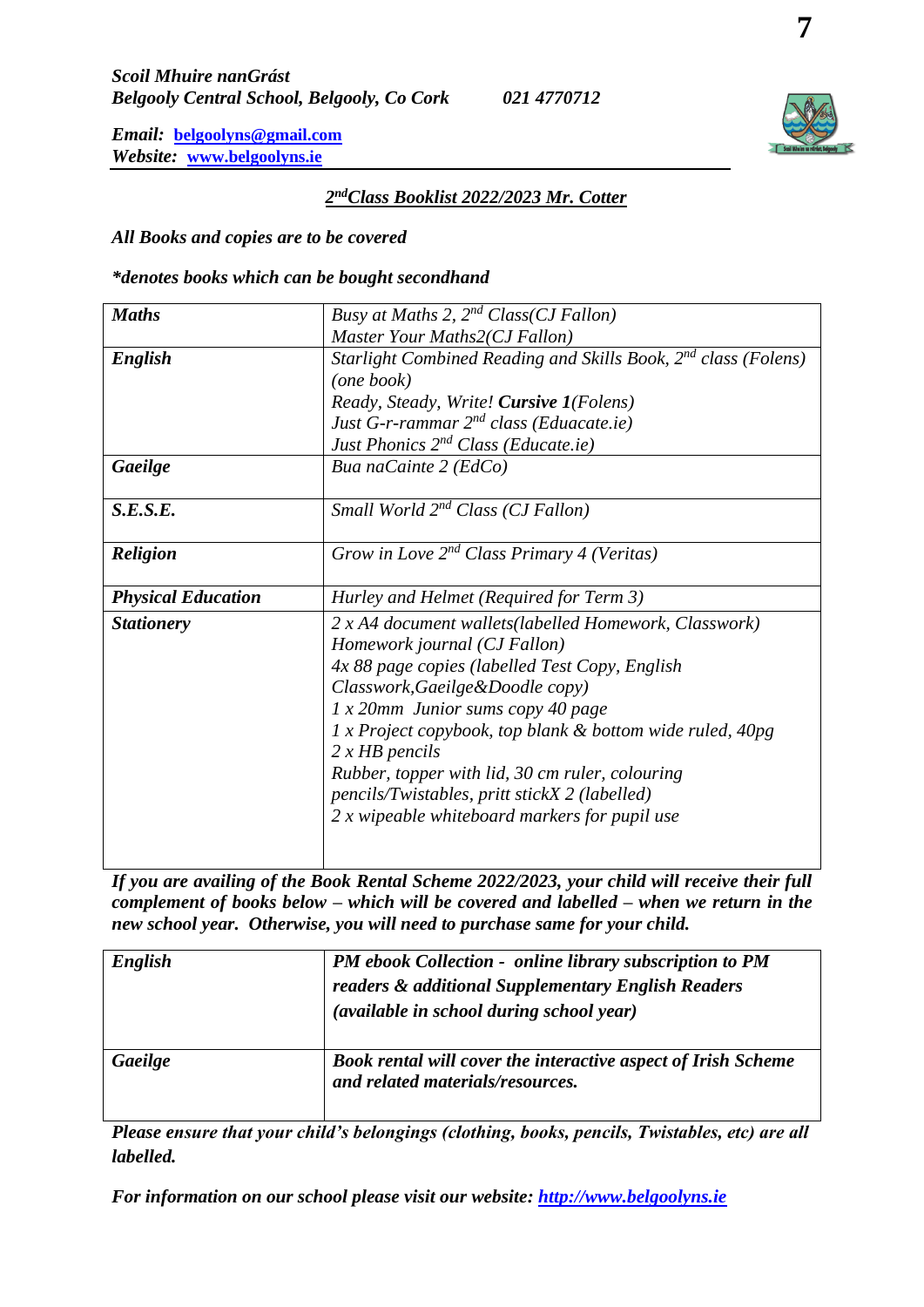## *2 ndClass Booklist 2022/2023 Ms O'Driscoll*

*All Books and copies are to be covered*

*\*denotes books which can be bought secondhand*

| <b>Maths</b>              | Busy at Maths 2, $2^{nd}$ Class(CJ Fallon)                                 |
|---------------------------|----------------------------------------------------------------------------|
|                           | Master Your Maths2(CJ Fallon)                                              |
| English                   | Starlight Combined Reading and Skills Book, 2 <sup>nd</sup> class (Folens) |
|                           | (one book)                                                                 |
|                           | Ready, Steady, Write! Cursive 1 (Folens)                                   |
|                           | Just G-r-rammar $2^{nd}$ class (Eduacate.ie)                               |
|                           | Just Phonics 2 <sup>nd</sup> Class (Educate.ie)                            |
| Gaeilge                   | Bua naCainte 2 (EdCo)                                                      |
|                           |                                                                            |
| S.E.S.E.                  | Small World 2 <sup>nd</sup> Class (CJ Fallon)                              |
|                           |                                                                            |
| <b>Religion</b>           | Grow in Love $2^{nd}$ Class Primary 4 (Veritas)                            |
|                           |                                                                            |
|                           |                                                                            |
| <b>Physical Education</b> | Hurley and Helmet (Required for Term 3)                                    |
| <b>Stationery</b>         | 2 x A4 document wallets(labelled Homework, Classwork)                      |
|                           | Homework journal (CJ Fallon)                                               |
|                           | 4x 88 page copies (labelled Test Copy, English                             |
|                           | Classwork, Gaeilge & Doodle copy)                                          |
|                           | $1 x 20$ mm Junior sums copy 40 page                                       |
|                           | 1 x Project copybook, top blank & bottom wide ruled, 40pg                  |
|                           | $2 x HB$ pencils                                                           |
|                           | Rubber, topper with lid, 30 cm ruler, colouring                            |
|                           | pencils/Twistables, pritt stickX 2 (labelled)                              |
|                           | 2 x wipeable whiteboard markers for pupil use                              |
|                           |                                                                            |

*If you are availing of the Book Rental Scheme 2022/2023, your child will receive their full complement of books below – which will be covered and labelled – when we return in the new school year. Otherwise, you will need to purchase same for your child.*

| English | PM ebook Collection - online library subscription to PM<br>readers & additional Supplementary English Readers<br>(available in school during school year) |
|---------|-----------------------------------------------------------------------------------------------------------------------------------------------------------|
| Gaeilge | Book rental will cover the interactive aspect of Irish Scheme<br>and related materials/resources.                                                         |

*Please ensure that your child's belongings (clothing, books, pencils, Twistables, etc) are all labelled.*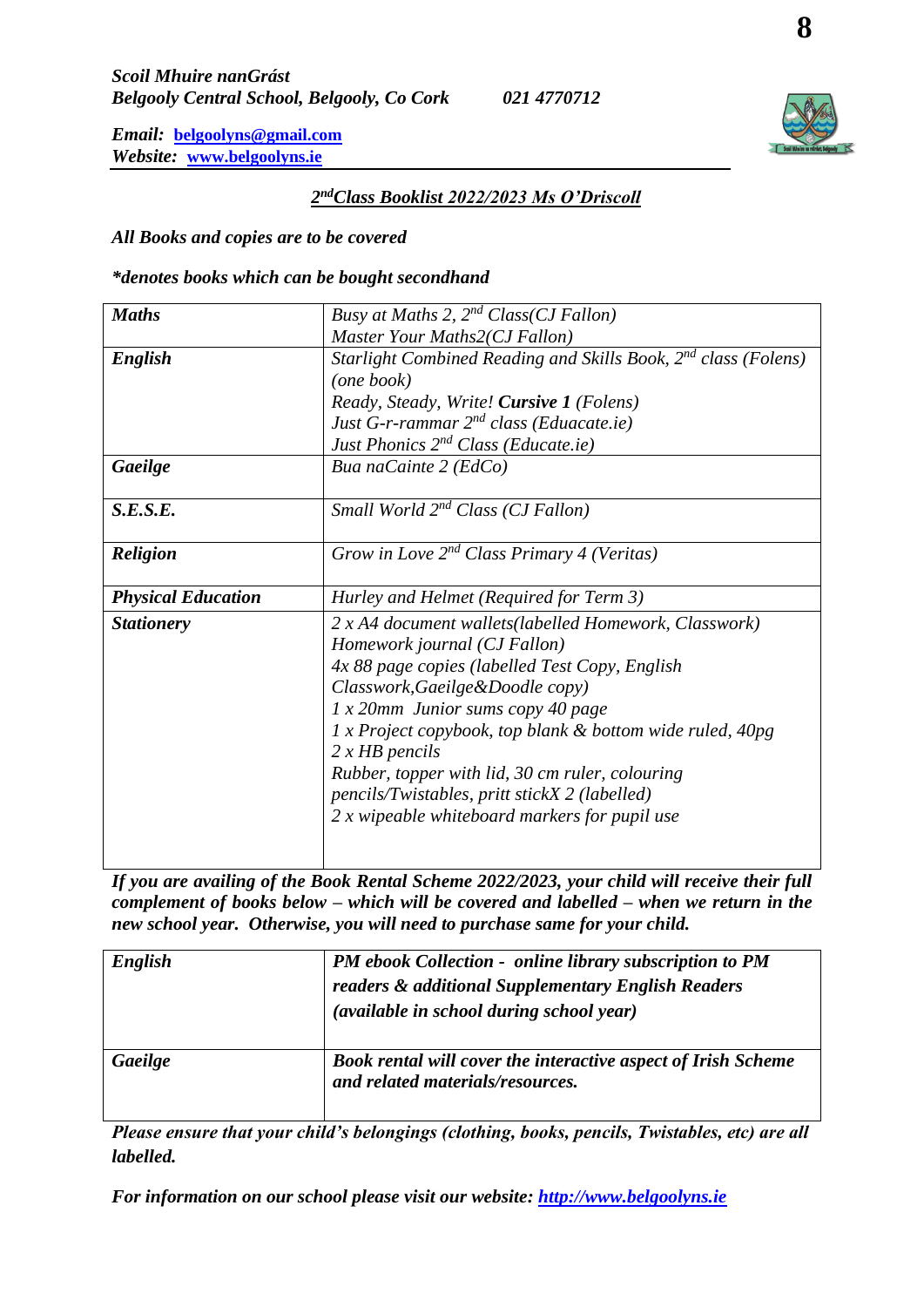## *3 rd ClassBooklist2022/2023– Ms J O'Sullivan*

## *Please cover and label all books and copies with the name of your child.*

| <b>Maths</b>                     | Master Your Maths 3 (CJ Fallon)                                        |
|----------------------------------|------------------------------------------------------------------------|
|                                  | <i>*Tables book (Fallon)</i>                                           |
| English                          | New Treasury 3 (Folens)                                                |
|                                  | Ready, Steady, Write! Cursive 2 (Folens)                               |
|                                  | *English Dictionary (e.g. Collins English School Dictionary, in        |
|                                  | colour if possible)                                                    |
| Gaeilge                          | Graiméar le Chéile (Rang 3 & Rang 4) (EDCO)                            |
| <b>Geography &amp; Science</b>   | Let's Discover Science <b>Journal</b> (only) – Third Class (CJ Fallon) |
|                                  | *New Philips Atlas for Primary School                                  |
| <b>Music</b>                     | *Whistle a While book & <b>D</b> Tin Whistle (labelled)                |
| <b>Physical Education</b>        | Hurley and Helmet                                                      |
| <b>Stationery (all labelled)</b> | Homework Journal (CJ Fallon)                                           |
| please)                          | 8 x 88 page copies (lined) and 4 x 88 page sum copies (box)            |
|                                  | A4 refill pad                                                          |
|                                  | 2 A4 strong zipped folders                                             |
|                                  | A3 Art portfolio carry folder                                          |
|                                  | Colouring Pencils/Twistables/                                          |
|                                  | 2 red pens, 30 cm clearruler                                           |
|                                  | 2 whiteboard markers (chisel tips)- for pupil use.                     |
|                                  | Rubber, HB pencils, Sharpener with lid,                                |
|                                  | 2 Pritt Stick Glues, USB key                                           |
|                                  | <b>Basket for books.</b>                                               |
|                                  |                                                                        |

#### *\*denotes books which can be bought secondhand*

*If you are availing of the Book Rental Scheme 2022/2023, your child will receive their full complement of the books below – which will be covered and labelled –when we return in the new school year. Otherwise, you will need to purchase same for your child.*

| <b>Maths</b>                   | <i><b>*Planet Maths 3 (Folens)</b></i>                                                              |
|--------------------------------|-----------------------------------------------------------------------------------------------------|
| <b>English</b>                 | *Sneak Thieves-Stories, Facts and poems for you                                                     |
|                                | Third Class (Edco)                                                                                  |
| Gaeilge                        | Bua naCainte 3 (Edco) TEXTBOOK ONLY (no need for                                                    |
|                                | leabharlitrithe).                                                                                   |
|                                | Supplementary Irish Readers - ClárLuathléitheoireachta.<br>(available in school during school year) |
| <b>History</b>                 | <b>Small World Third Class History (CJ Fallon)</b>                                                  |
| <b>Geography &amp; Science</b> | <b>Small World Third Class Geography &amp; Science (CJ Fallon)</b>                                  |
| <b>Religion</b>                | <b>Grow in Love Third class (Veritas)</b>                                                           |

*Please clearly label all your child's belongings, including uniform and tracksuit, using iron on/stick on labels if possible.For more information about our school please visit our website: [http://www.belgoolyns.ie](http://www.belgoolyns.ie/)*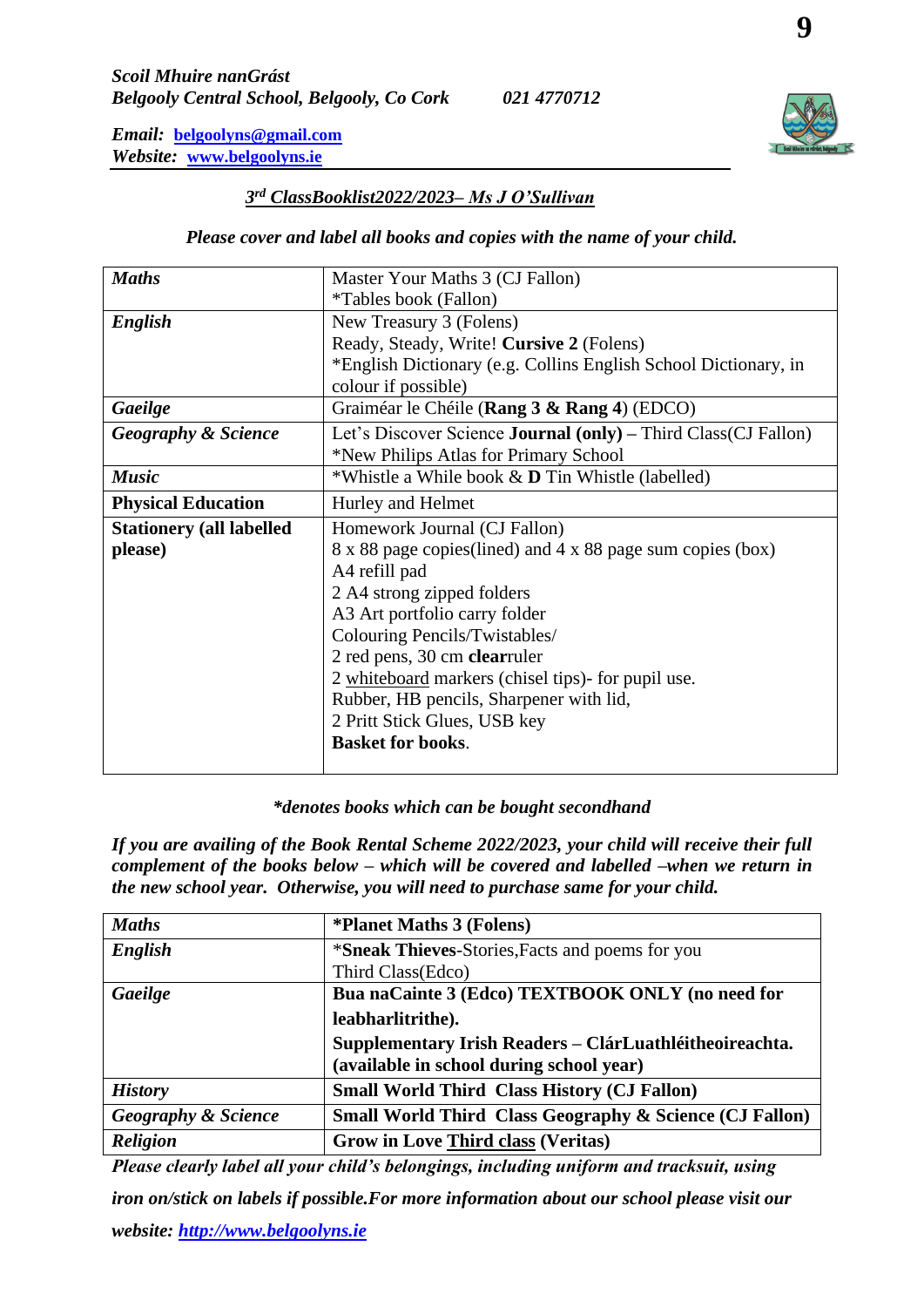## *3 rd Class Booklist2022/2023– Ms O'Hea*

#### *Please cover and label all books and copies with the name of your child.*

| <b>Maths</b>                     | Master Your Maths 3 (CJ Fallon)                                        |
|----------------------------------|------------------------------------------------------------------------|
|                                  | <i>*Tables book (Fallon)</i>                                           |
| English                          | New Treasury 3 (Folens)                                                |
|                                  | Ready, Steady, Write! Cursive 2 (Folens)                               |
|                                  | *English Dictionary (e.g. Collins English School Dictionary, in        |
|                                  | colour if possible)                                                    |
| Gaeilge                          | Graiméar le Chéile (Rang 3 & Rang 4) (EDCO)                            |
| <b>Geography &amp; Science</b>   | Let's Discover Science <b>Journal</b> (only) – Third Class (CJ Fallon) |
|                                  | *New Philips Atlas for Primary School                                  |
| <b>Music</b>                     | *Whistle a While book & <b>D</b> Tin Whistle (labelled)                |
| <b>Physical Education</b>        | Hurley and Helmet                                                      |
| <b>Stationery (all labelled)</b> | Homework Journal (CJ Fallon)                                           |
| please)                          | 8 x 88 page copies (lined) and 4 x 88 page sum copies (box)            |
|                                  | A4 refill pad                                                          |
|                                  | 2 A4 strong zipped folders                                             |
|                                  | A3 Art portfolio carry folder                                          |
|                                  | Colouring Pencils/Twistables/                                          |
|                                  | 2 red pens, 30 cm clearruler                                           |
|                                  | 2 whiteboard markers (chisel tips)- for pupil use.                     |
|                                  | Rubber, HB pencils, Sharpener with lid,                                |
|                                  | 2 Pritt Stick Glues, USB key                                           |
|                                  | <b>Basket for books.</b>                                               |
|                                  |                                                                        |

#### *\*denotes books which can be bought secondhand*

*If you are availing of the Book Rental Scheme 2022/2023, your child will receive their full complement of the books below – which will be covered and labelled –when we return in the new school year. Otherwise, you will need to purchase same for your child.*

| <b>Maths</b>                   | <i><b>*Planet Maths 3 (Folens)</b></i>                                                              |
|--------------------------------|-----------------------------------------------------------------------------------------------------|
| English                        | *Sneak Thieves-Stories, Facts and poems for you                                                     |
|                                | Third Class (Edco)                                                                                  |
| Gaeilge                        | Bua naCainte 3 (Edco) TEXTBOOK ONLY (no need for                                                    |
|                                | leabharlitrithe).                                                                                   |
|                                | Supplementary Irish Readers - ClárLuathléitheoireachta.<br>(available in school during school year) |
| <b>History</b>                 | <b>Small World Third Class History (CJ Fallon)</b>                                                  |
| <b>Geography &amp; Science</b> | <b>Small World Third Class Geography &amp; Science (CJ Fallon)</b>                                  |
| <b>Religion</b>                | <b>Grow in Love Third class (Veritas)</b>                                                           |

*Please clearly label all your child's belongings, including uniform and tracksuit, using iron on/stick on labels if possible.*

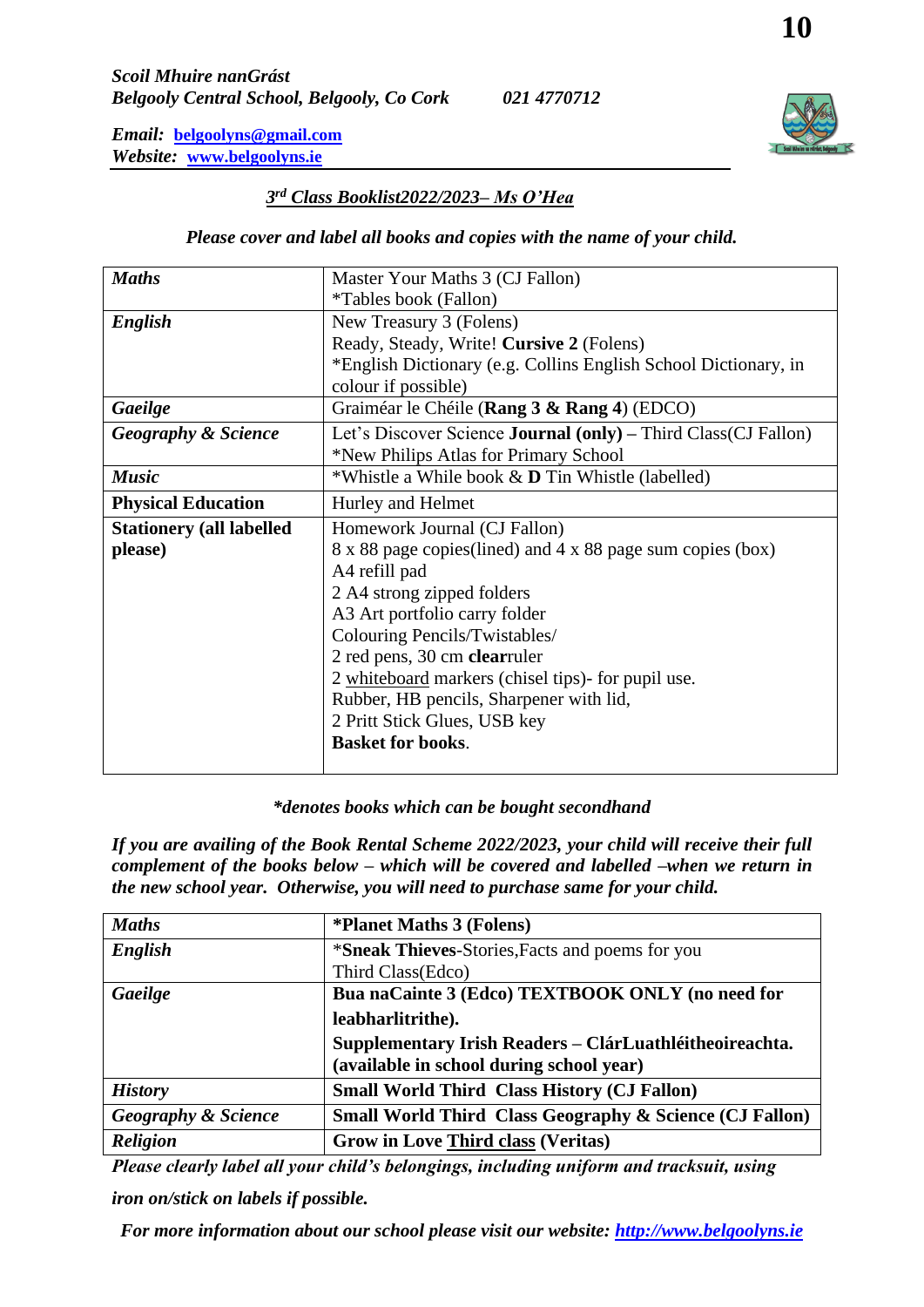*4 thClass Booklist2022/2023 –Mrs.Miyazaki & Mrs. Ryan*

*All Books and copies are to be covered and labelled* 

*\*Denotes books which can be bought second hand*

| <b>Maths</b>                   | Planet Maths Satellite book4 <sup>th</sup> Class (Folens)              |
|--------------------------------|------------------------------------------------------------------------|
|                                | Retain tables book from $3^{rd}$ class                                 |
|                                | Mathematical Set(Helix Oxford - if buying new)                         |
|                                | Calculator, 30cm clear ruler                                           |
| English                        | *New Treasury 4 (Folens)                                               |
|                                | Ready, Steady, Write! Cursive 2 (Folens)                               |
|                                | Dictionary (Collins School Dictionary)                                 |
|                                | Collins Primary Thesaurus - Learn With Words                           |
| Gaeilge                        | Graiméar le Chéile (Rang 3 & 4)(Edco)                                  |
|                                | Briathra: A Student's Guide to Irish Verbs (Gill & MacMillan)-         |
|                                | (Teacher will retain in class from previous year)                      |
|                                | *FoclóirGaeilge/Bèarla – (Blue & orange cover – An Gúm – if buying     |
|                                | new)                                                                   |
| <b>Geography &amp; Science</b> | *Philips Modern Atlas for Primary School (Folens)                      |
|                                | Let's Discover Science <b>Journal</b> (only) – Fourth Class(CJ Fallon) |
| <b>Music</b>                   | *Whistle a While & <b>D</b> Tin Whistle                                |
| <b>Physical Education</b>      | Hurley and Helmet                                                      |
| <b>Stationery</b>              | Homework Journal (CJ Fallon)                                           |
|                                | $4x88$ page copies                                                     |
|                                | $2 x 88$ page sums copies                                              |
|                                | 1 x A4 Refill Pad                                                      |
|                                | $1 x A4$ Plastic Envelope Folder, $1 x 40$ page display folder         |
|                                | Colouring Pencils or Twistables, 2 x Pritt Stick glue                  |
|                                | Pens (1 blue, 1 red), 3 pencils, rubber, sharpener with lid            |
|                                | 2 x blue Staedtler whiteboard markers (for pupil use)                  |
|                                | USB Key - retain from $3^{rd}$ class                                   |
|                                |                                                                        |

*If you are availing of the Book Rental Scheme 2022/2023, your child will receive their full complement of books below – which will be covered and labelled –when we return in the new school year. Otherwise, you will need to purchase same for your child.*

| <b>Maths</b>                   | <i>*Planet Maths 4 (Folens)</i>                                       |
|--------------------------------|-----------------------------------------------------------------------|
| English                        | *Crazy Carnivals – Stories, Facts and Poems for You                   |
|                                | <b>Fourth Class (Edco)</b>                                            |
|                                | Hire of English Novels - (available in school during year)            |
| Gaeilge                        | *Bua naCainte 4 (Edco) TEXTBOOK ONLY (no need for<br>leabharlitrithe) |
|                                | Supplementary Irish Readers - ClárLuathléitheoireachta (available     |
|                                | in school during school year)                                         |
| <b>History</b>                 | <b>Small World Fourth Class History (CJ Fallon)</b>                   |
| <b>Geography &amp; Science</b> | <b>Small World Fourth Class Geography &amp; Science (CJ Fallon)</b>   |
| <b>Religion</b>                | <b>Grow In Love Fourth Class</b>                                      |

*Please label all your child's belongings including uniform and tracksuit*

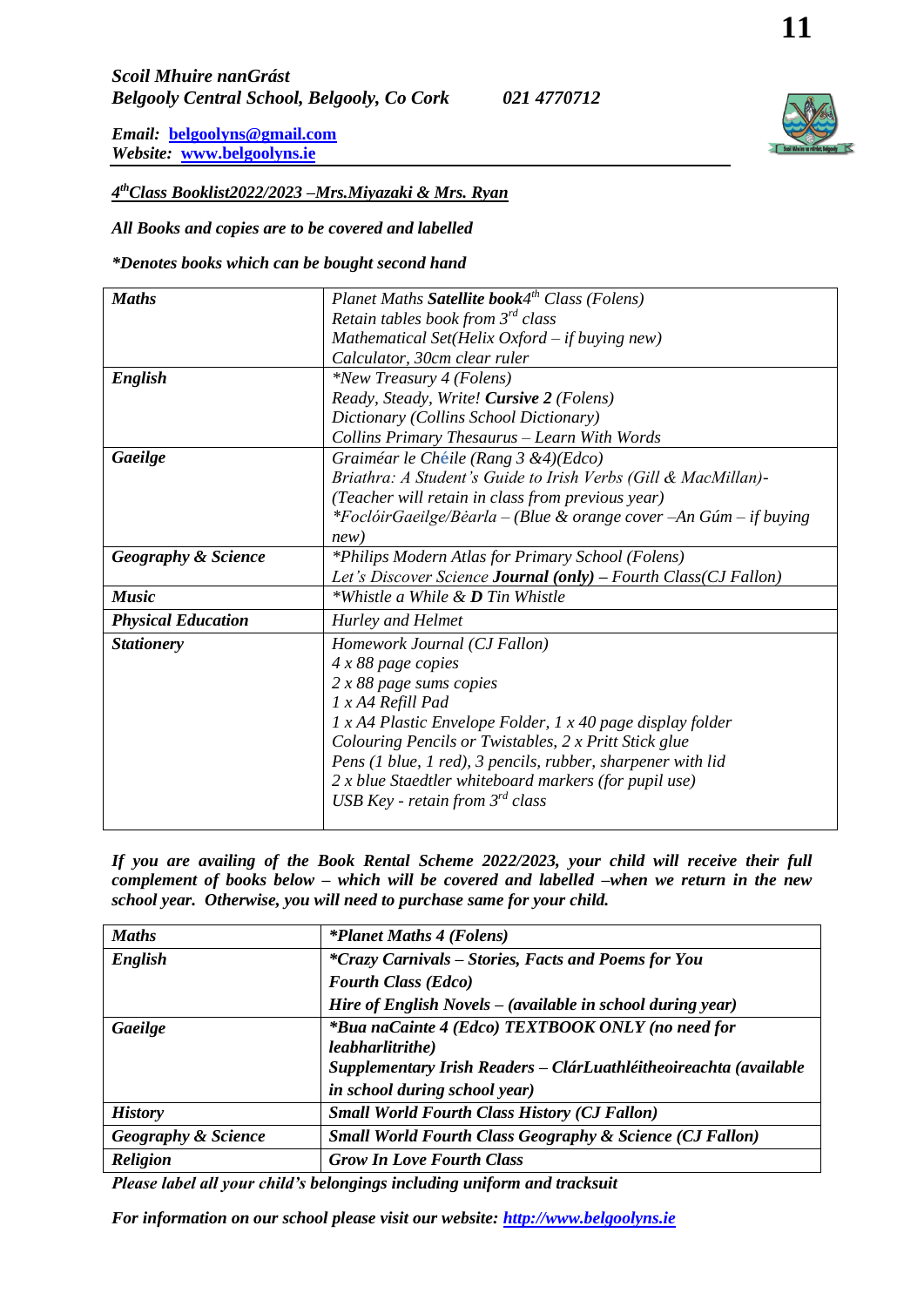### *5 th Class Booklist 2022/23 – Mrs. Clancy*

## *All books are to be covered*

*\*Denotes books which can be bought secondhand*

| <b>Maths</b>                   | Master Your Maths 5 (CJ Fallon)                                        |
|--------------------------------|------------------------------------------------------------------------|
|                                | Mathematical Set (Helix Oxford if buying new)                          |
|                                | Calculator                                                             |
|                                | 30cm clear ruler                                                       |
| English                        | Word Wizard 5th Class (Gill Eduation)                                  |
|                                | <i>*English Dictionary</i>                                             |
|                                | *English Thesaurus                                                     |
|                                | Ready, Steady, Write! Cursive 3 (Folens)                               |
| Gaeilge                        | Graiméar le Chéile, Rang 5 & 6 (Edco)                                  |
|                                | Briathra: A Student's Guide to Irish Verbs (Gill & MacMillan)          |
|                                | *Foclóir Gaeilge/Béarla – (Blue & orange cover – An Gúm – if           |
|                                | buying new)                                                            |
| <b>Geography &amp; Science</b> | *Philips Modern Atlas for Primary School (Folens)                      |
|                                | Let's Discover Science <b>Journal</b> (only) – Fifth Class (CJ Fallon) |
| <b>Music</b>                   | *Whistle a While (Julie Ryng)                                          |
|                                | Tin Whistle – Key of <b>D</b>                                          |
| <b>Stationery</b>              | Homework Journal (CJ Fallon)                                           |
|                                | USB key – min 2 GB (retained from $4^{th}$ class)                      |
|                                | 1 x A4 Display Book, 1 x A4 Plastic Envelope Folders                   |
|                                | 1 x Ring Binder (large) and Poly Pockets                               |
|                                | $1 x 6$ Dividers for Ring Binder                                       |
|                                | $6x120$ page copies, 2 x 120 page maths copies                         |
|                                | $3 x A4$ hardback copies                                               |
|                                | Colouring Pencils or Twistables, Highlighter                           |
|                                | 2 x Pritt Stick glue                                                   |
|                                | Pens (4 blue, 2 green, 2 red), Berol Handwriting Pen,                  |
|                                | 2 pencils, parer, rubber                                               |
|                                | <b>Basket for books</b>                                                |
|                                | Hurley & helmet                                                        |
|                                | 1 x wipeable whiteboard marker (blue/black) for pupil use              |

*If you are availing of the Book Rental Scheme 2022/2023, your child will receive their full complement of books below – which will be covered and labelled – when we return in the new school year. Otherwise, you will need to purchase same for your child.*

| <b>Maths</b>                   | <i>*Planet Maths 5 (Folens)</i>                                    |
|--------------------------------|--------------------------------------------------------------------|
| English                        | Hire of English Novels (available in school during school year)    |
| Gaeilge                        | Bua na Cainte 5 (Edco) TEXTBOOK ONLY (no need for leabhar          |
|                                | litrithe). Supplementary Irish Readers - Clár Luathléitheoireachta |
|                                | (available in school during school year)                           |
| <b>History</b>                 | <i>*Small World Fifth Class History (CJ Fallon)</i>                |
| <b>Geography &amp; Science</b> | <i>*Small World FifthClass Geography &amp; Science (CJ Fallon)</i> |
| <b>Religion</b>                | <i>*Grow in Love Fifth Class (Veritas)</i>                         |

*Please label all your child's belongings including uniform and tracksuit For information on our school please visit our website: [http://www.belgoolyns.ie](http://www.belgoolyns.ie/)*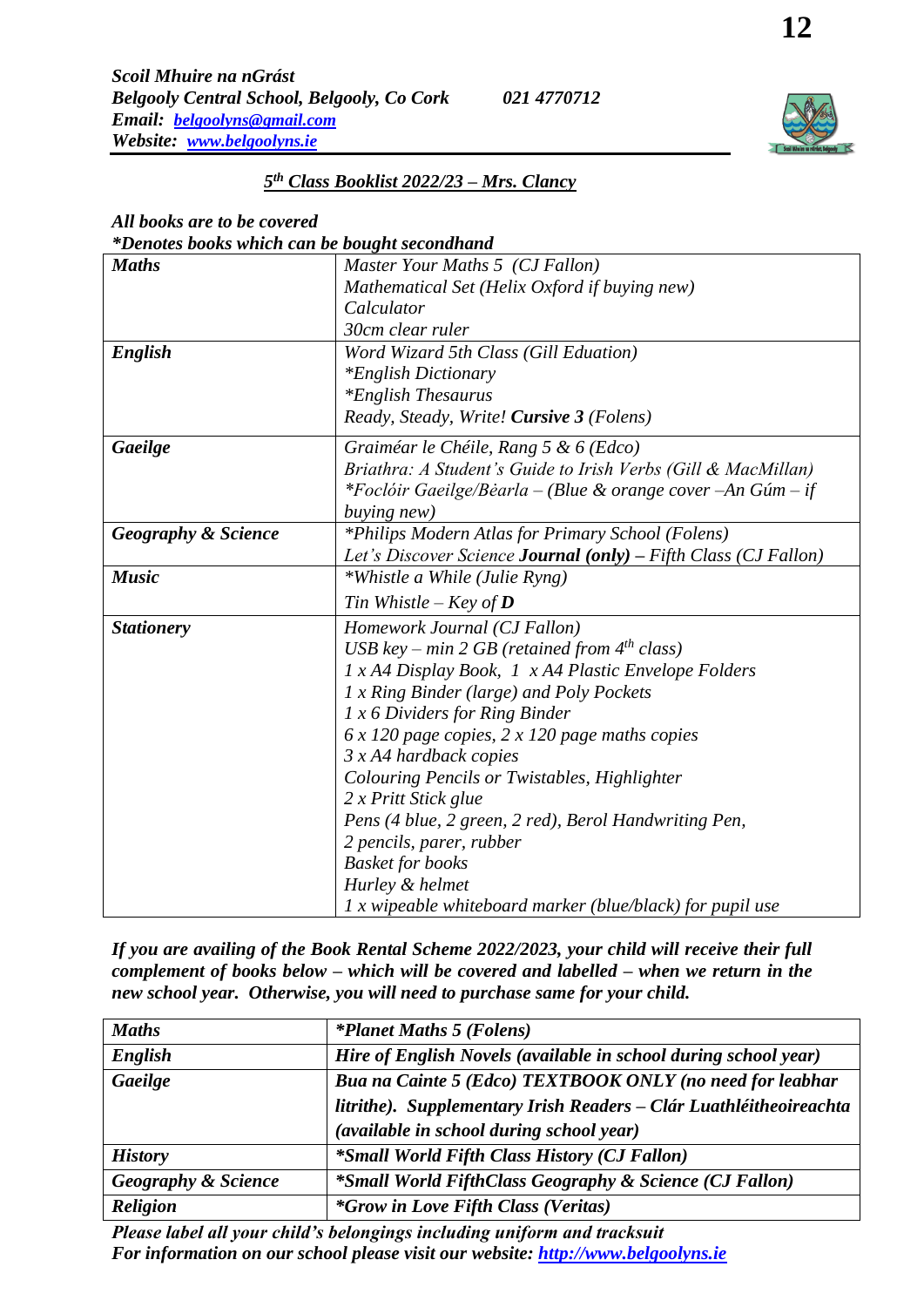## *5 th Class Booklist 2022/23 – New Teacher (TBA)*

## *All books are to be covered*

#### *\*Denotes books which can be bought second hand*

|                                | res boons much can be bought second hand                        |
|--------------------------------|-----------------------------------------------------------------|
| <b>Maths</b>                   | Master Your Maths 5 (CJ Fallon)                                 |
|                                | Mathematical Set (Helix Oxford if buying new)                   |
|                                | Calculator                                                      |
|                                | 30cm clear ruler                                                |
| English                        | Word Wizard 5th Class (Gill)                                    |
|                                | <i>*English Dictionary</i>                                      |
|                                | <i>*English Thesaurus</i>                                       |
|                                | Ready, Steady, Write! Cursive 3 (Folens)                        |
| Gaeilge                        | Graiméar le Chéile, Rang 5 & 6 (Edco)                           |
|                                | Briathra: A Student's Guide to Irish Verbs (Gill & MacMillan)   |
|                                | *Foclóir Gaeilge/Bèarla – (Blue & orange cover –An Gúm – if     |
|                                | <i>buying new</i> )                                             |
| <b>Geography &amp; Science</b> | *Philips Modern Atlas for Primary School (Folens)               |
|                                | Let's Discover Science Journal (only) - Fifth Class (CJ Fallon) |
| <b>Music</b>                   | *Whistle a While (Julie Ryng)                                   |
|                                | Tin Whistle – Key of $D$                                        |
| <b>Stationery</b>              | Homework Journal (CJ Fallon)                                    |
|                                | USB key – min 2 GB (retained from $4^{th}$ class)               |
|                                | 1 x A4 Display Book, 1 x A4 Plastic Envelope Folders            |
|                                | 1 x Ring Binder (large) and Poly Pockets                        |
|                                | 1 x 6 Dividers for Ring Binder                                  |
|                                | $6x120$ page copies, $2x120$ page maths copies                  |
|                                | $3 x A4$ hardback copies                                        |
|                                | Colouring Pencils or Twistables, Highlighter                    |
|                                | 2 x Pritt Stick glue                                            |
|                                | Pens (4 blue, 2 green, 2 red), Berol Handwriting Pen,           |
|                                | 2 pencils, parer, rubber                                        |
|                                | <b>Basket for books</b>                                         |
|                                | Hurley & helmet                                                 |
|                                | 1 x wipeable whiteboard marker (blue/black) for pupil use       |

*If you are availing of the Book Rental Scheme 2022/2023, your child will receive their full complement of books below – which will be covered and labelled – when we return in the new school year. Otherwise, you will need to purchase same for your child.*

| <b>Maths</b>                   | <i>*Planet Maths 5 (Folens)</i>                                    |
|--------------------------------|--------------------------------------------------------------------|
| English                        | Hire of English Novels (available in school during school year)    |
| Gaeilge                        | Bua na Cainte 5 (Edco) TEXTBOOK ONLY (no need for leabhar          |
|                                | litrithe). Supplementary Irish Readers - Clár Luathléitheoireachta |
|                                | (available in school during school year)                           |
| <b>History</b>                 | <i>*Small World Fifth Class History (CJ Fallon)</i>                |
| <b>Geography &amp; Science</b> | <i>*Small World FifthClass Geography &amp; Science (CJ Fallon)</i> |
| <b>Religion</b>                | <i>*Grow in Love Fifth Class (Veritas)</i>                         |

*Please label all your child's belongings including uniform and tracksuit For information on our school please visit our website: [http://www.belgoolyns.ie](http://www.belgoolyns.ie/)*

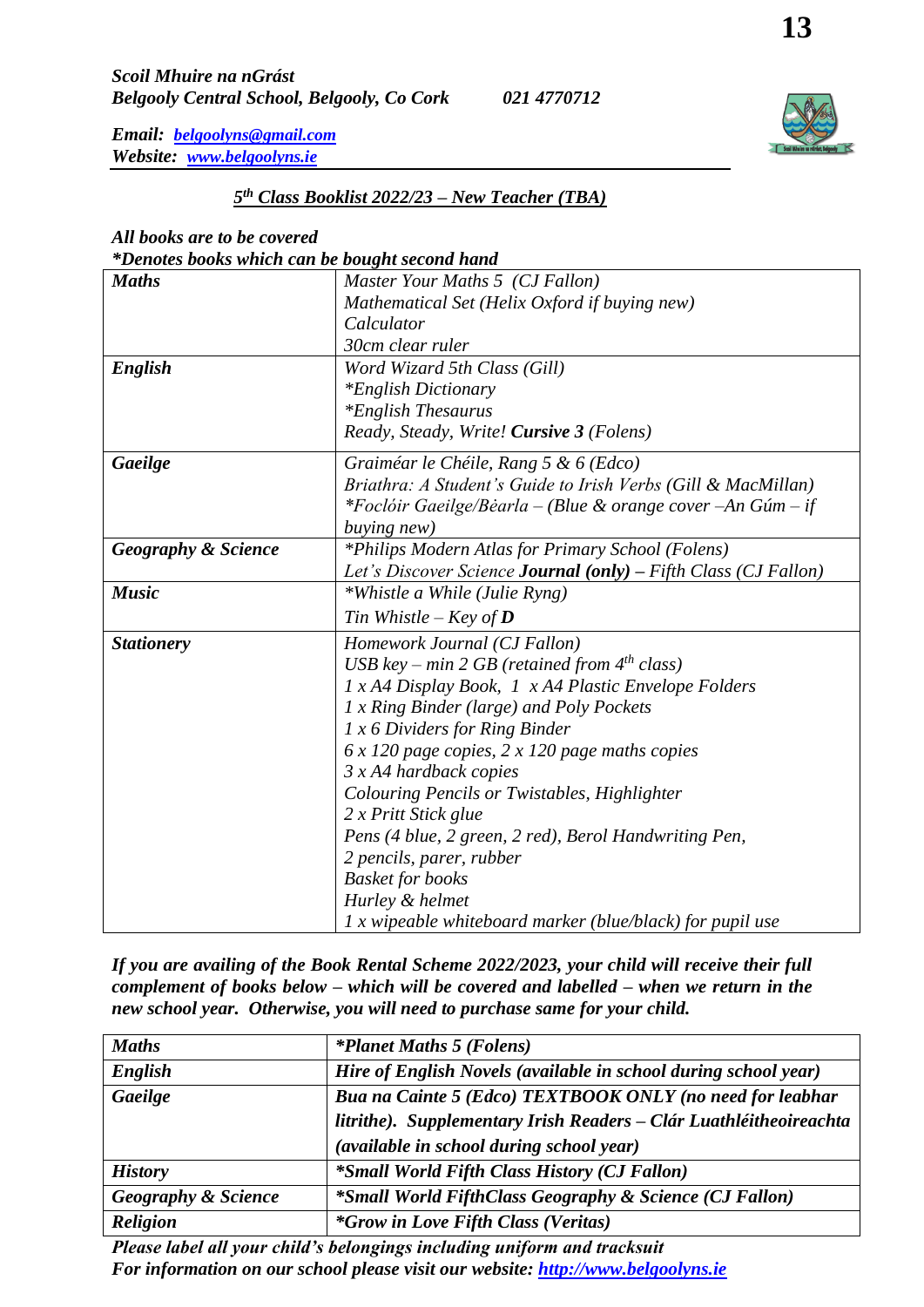## *6 th Class Booklist 2022/2023 – Mr. Lane*

# *All books and copies are to be covered*

|                                | *Denotes books which can be bought second hand                            |  |  |
|--------------------------------|---------------------------------------------------------------------------|--|--|
| <b>Maths</b>                   | * Master Your Maths 6 (CJ Fallon)                                         |  |  |
|                                | Mathematical Set (Helix Oxford - if buying new)                           |  |  |
|                                | Calculator                                                                |  |  |
|                                | 30cm clear ruler                                                          |  |  |
| English                        | *Word Wizard 6 <sup>th</sup> Class (Gill Education)                       |  |  |
|                                | <i>*English Dictionary</i>                                                |  |  |
|                                | <i>*English Thesaurus</i>                                                 |  |  |
|                                | *Spelling and Tables (Folens - if buying new)                             |  |  |
|                                | Ready, Steady, Write! Cursive 4 (Folens)                                  |  |  |
| Gaeilge                        | Graiméar le Chéile – Rang 5 & 6 (Edco)                                    |  |  |
|                                | *Am Don Léamh Rang a Sé (Folens)                                          |  |  |
|                                | * Foclóir Gaeilge/Béarla – (Blue & orange cover - An Gúm – if buying new) |  |  |
| <b>Geography &amp; Science</b> | <i>*Atlas (Philip's Folens primary – if buying new)</i>                   |  |  |
|                                | Let's Discover Science <b>Journal</b> (only) – Sixth Class (CJ Fallon)    |  |  |
| <b>Music</b>                   | *Whistle a While & <b>D</b> Tin Whistle                                   |  |  |
| <b>Stationery</b>              | Homework Journal (CJ Fallon)                                              |  |  |
|                                | $\overline{USB}$ key – min 2 GB                                           |  |  |
|                                | 2 x A4 Display Book, 2 x A4 Plastic Envelope Folders                      |  |  |
|                                | $10 \times 120$ page copies, $3 \times 120$ page maths copies             |  |  |
|                                | $2 x A4$ Refill pads, $2 x A4$ hardback copies                            |  |  |
|                                | $1 x A5$ hardback copy                                                    |  |  |
|                                | Colouring Pencils or Twistables, 3 x Pritt Stick glue                     |  |  |
|                                | Pens (4 blue, 2 green, 2 red)                                             |  |  |
|                                | 3 x blue Staedtler whiteboard markers (for pupil use)                     |  |  |
|                                | 2 pencils, parer, rubber,                                                 |  |  |
|                                | Basket for books – retain from $5th$ class                                |  |  |
|                                | Hurley & helmet                                                           |  |  |

*If you are availing of the Book Rental Scheme 2022/2023, your child will receive their full complement of books below – which will be covered and labelled - on the first day back in the new school year. Otherwise, you will need to purchase same for your child.*

| <b>Maths</b>                   | <i>*Planet Maths 6 (Folens)</i>                                    |
|--------------------------------|--------------------------------------------------------------------|
| English                        | Hire of English Novels (available in school during school          |
|                                | year)                                                              |
| Gaeilge                        | *Bua na Cainte 6 (Edco) TEXTBOOK ONLY (no need for                 |
|                                | leabhar litrithe)                                                  |
|                                | Supplementary Irish Readers - Clár Luathléitheoireachta            |
|                                | (available in school during school year)                           |
| <b>History</b>                 | <b>Small World Sixth Class History (CJ Fallon)</b>                 |
| <b>Geography &amp; Science</b> | <b>Small World Sixth Class Geography &amp; Science (CJ Fallon)</b> |
| <b>Religion</b>                | <i>*Grow In Love Pupil Book Sixth Class.</i>                       |

*Please label all your child's belongings including uniform and tracksuitFor information on our school please visit our website: [http://www.belgoolyns.ie](http://www.belgoolyns.ie/)*

**14**